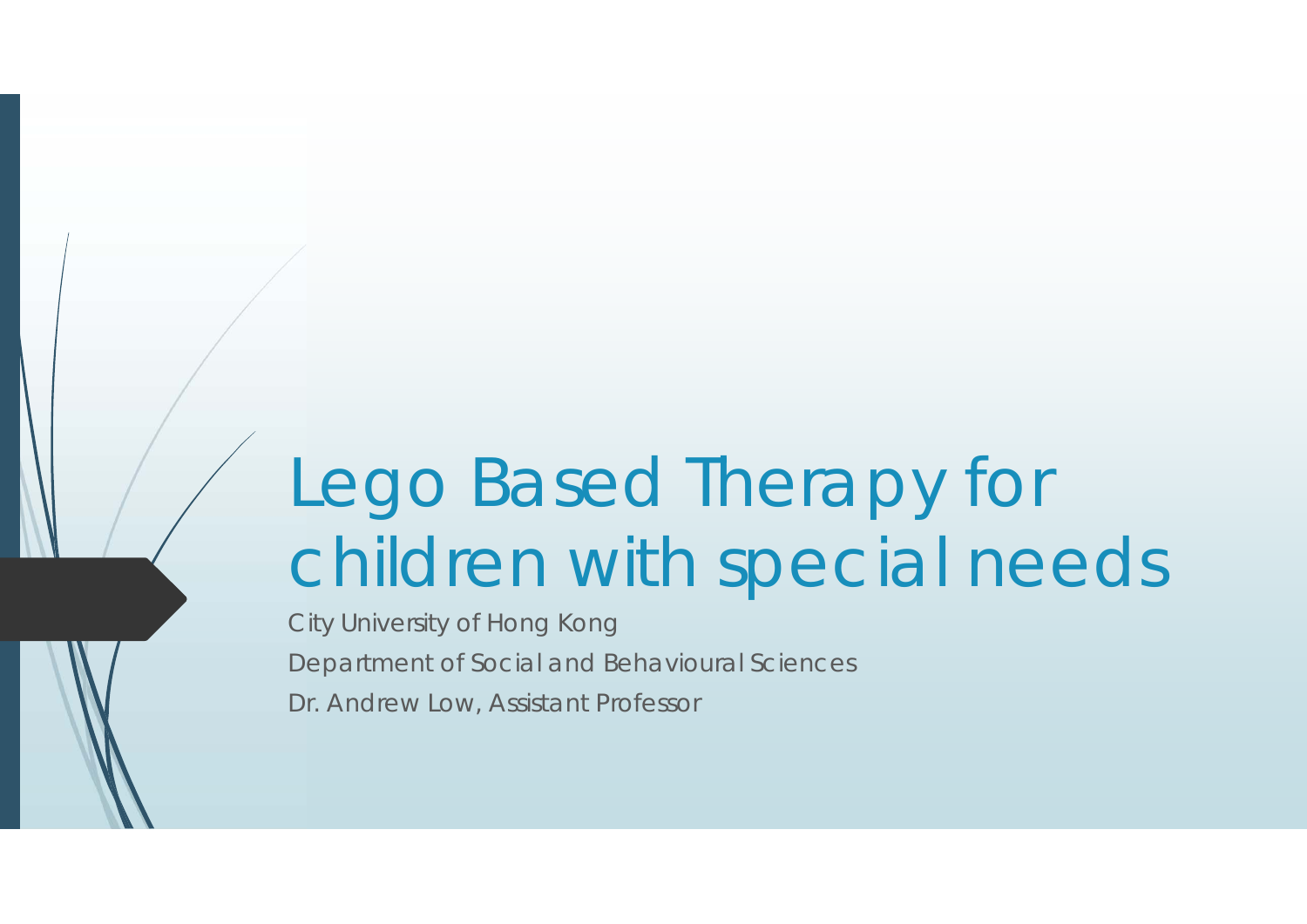# **Participants**

- ■9 children Age 6 to 9
- **Six boys and three girls.**
- They all diagnosed with autism spectrum disorder
- Their mental ability are slightly below normal to normal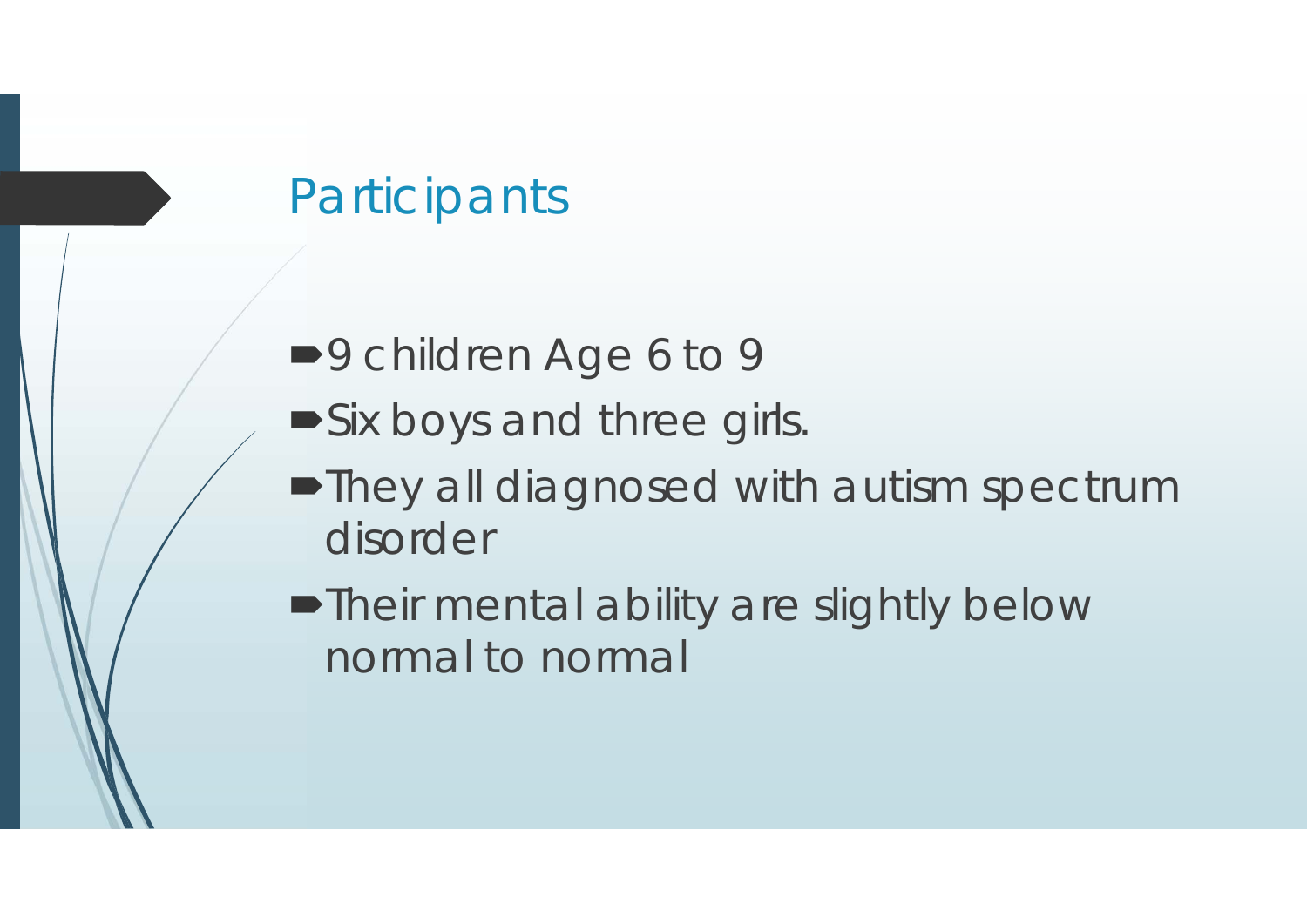# Method

- Before and After the intervention, parents were invited to complete strength and difficulties questionnaire and social communication questionnaire.
- **Parents were asked to describe their observations of** their children after the intervention
- The group process was video taped with consent from parents. The performance of the participants were analyzed by trained therapists.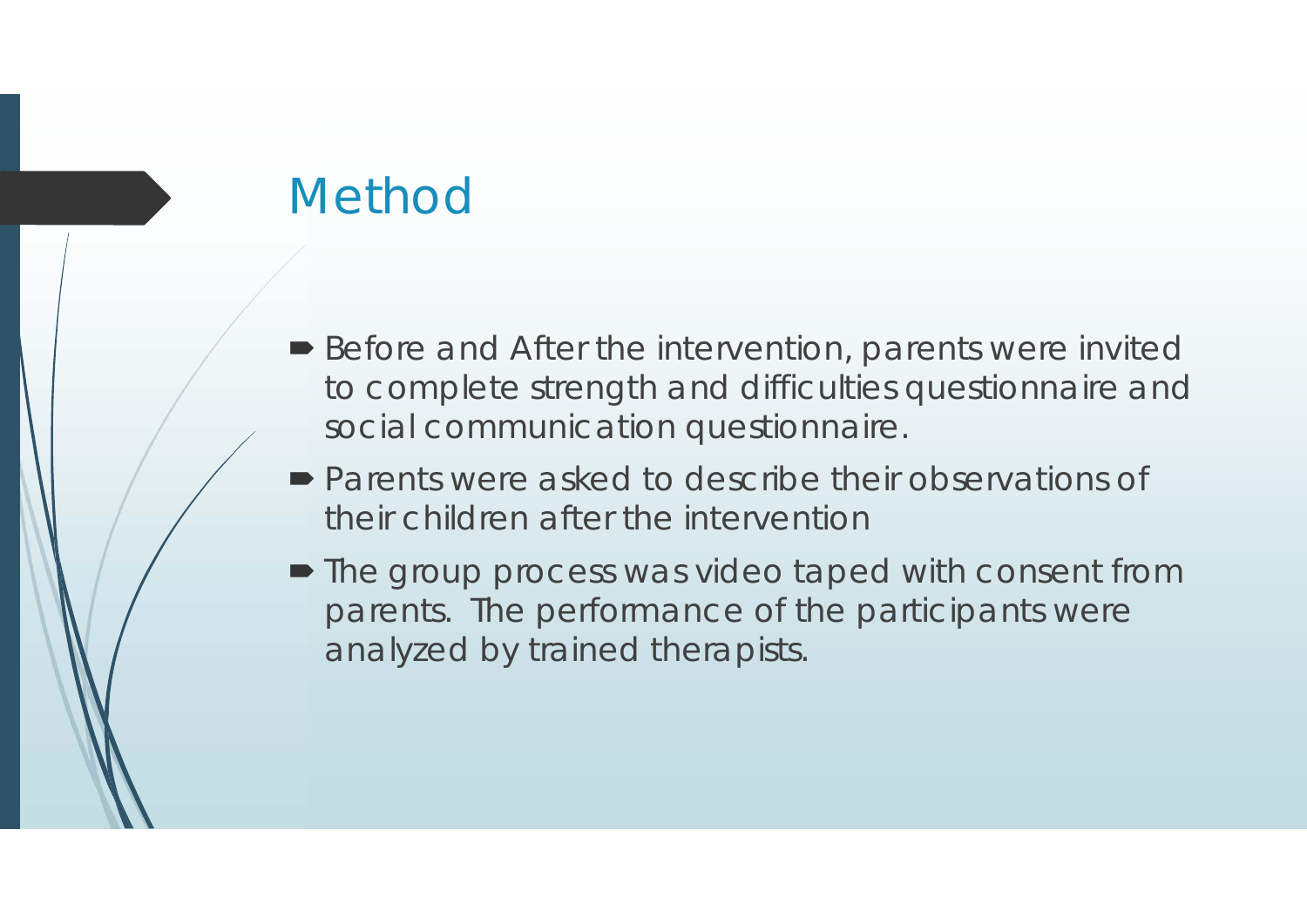# Strength and difficulties Questionnaire

Number of cases of Experimental Groups by categories of Strength and difficulties *questionnaire before and after joining the programme*

| Category                 | Normal                      |               | Borderline     |                             | Abnormal       |                |
|--------------------------|-----------------------------|---------------|----------------|-----------------------------|----------------|----------------|
|                          | Before After                |               | <b>Before</b>  | After                       | Before After   |                |
| Total difficulties score | $\mathcal{D}_{\mathcal{L}}$ | $\mathcal{D}$ | 3              | 3                           | $\overline{4}$ | $\overline{4}$ |
|                          | (22.2)                      | $(22.2\%)$    | $(33.3\%)$     | $(33.3\%)$                  | (21.9)         | $(21.9\%)$     |
|                          | $\%$                        |               |                |                             | $\%$ )         |                |
| Emotional symptoms score | 8                           | 6             | $\overline{0}$ | 2                           |                |                |
|                          | (88.9)                      | $(66.7\%)$    | $(0\%)$        | $(22.2\%)$                  | (11.1          | $(11.1\%)$     |
|                          | $\%$                        |               |                |                             | $\%$ )         |                |
| Conduct problems score   | 2                           | 5             | 3              | $\mathcal{D}_{\mathcal{L}}$ | $\overline{4}$ | $\overline{2}$ |
|                          | (22.2)                      | $(55.6\%)$    | $(33.3\%)$     | $(22.2\%)$                  | (21.9)         | $(22.2\%)$     |
|                          | $\%$                        |               |                |                             | $\%$ )         |                |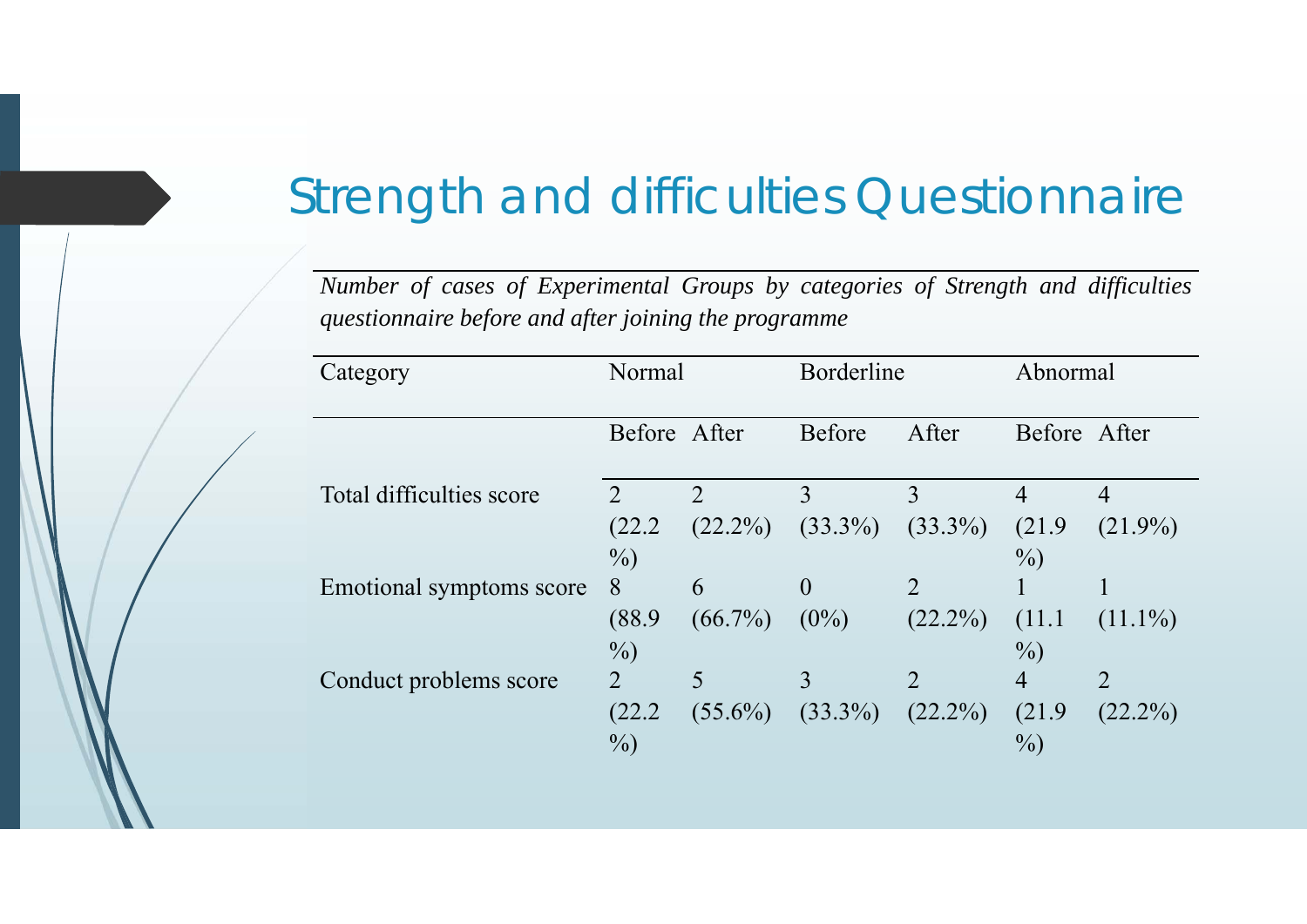Number of cases of Experimental Groups by categories of Strength and difficulties questionnaire *before and after joining the programme*

| Category                  | Normal                      |                                       | Borderline                |                              | Abnormal                     |                                       |
|---------------------------|-----------------------------|---------------------------------------|---------------------------|------------------------------|------------------------------|---------------------------------------|
|                           | Before                      | After                                 | Before                    | After                        | Before                       | After                                 |
| Hyperactivity score       | $\mathcal{D}_{\mathcal{L}}$ | $\overline{2}$<br>$(22.2\%) (22.2\%)$ | $(11.1\%)$                | 5<br>$(55.6\%)$              | 6                            | $\overline{2}$<br>$(66.7\%) (22.2\%)$ |
| Peer problem score        | $\theta$<br>$(0\%)$         | $\overline{3}$<br>$(33.3\%)$          | $(11.1\%)$                | $(11.1\%)$                   | 8<br>$(88.9\%)$              | 5<br>$(55.6\%)$                       |
| Prosocial behaviour score | 5                           | $\overline{4}$<br>$(55.6\%) (21.9\%)$ | $\overline{0}$<br>$(0\%)$ | $\overline{2}$<br>$(22.2\%)$ | $\overline{4}$<br>$(21.9\%)$ | 3<br>$(33.3\%)$                       |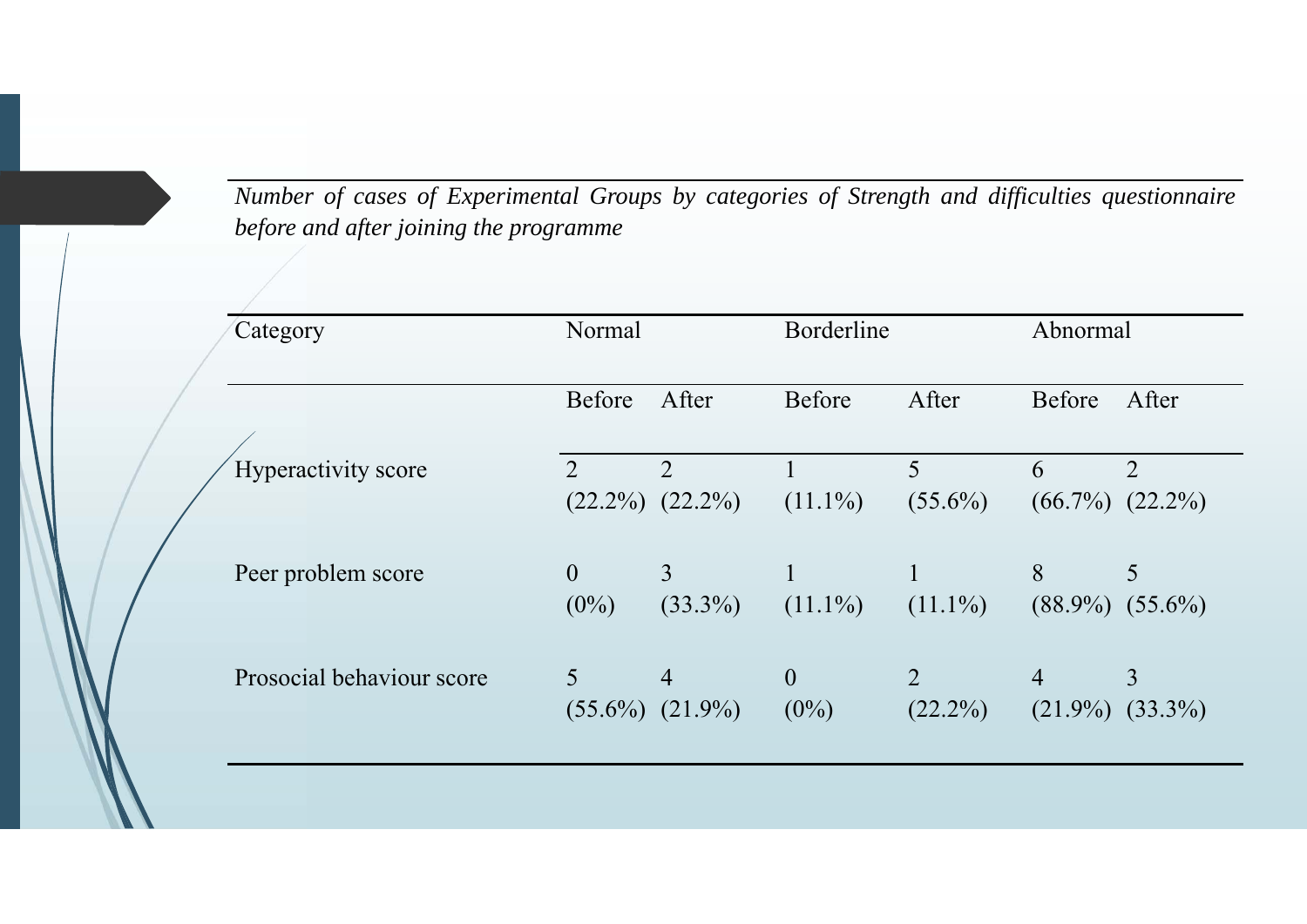| Statistical test of SDQ of experimental groups before and after the programme |  |  |  |
|-------------------------------------------------------------------------------|--|--|--|
|-------------------------------------------------------------------------------|--|--|--|

|                                          | <b>Before</b><br>Mean $(SD)$ | After<br>Mean $(SD)$ | Wilcoxon's<br><b>Ranked Test</b><br>Significance<br>$(2 -$<br>tailed) | Signed Effect Size<br>(d) |
|------------------------------------------|------------------------------|----------------------|-----------------------------------------------------------------------|---------------------------|
| <b>SDQ Total Score</b>                   | 22.44 (4.22)                 | 15.89(4.59)          | $Z = -2.56$ , $n = 9$ ,                                               | 0.85                      |
| SDQ Pro Social Score                     | 5.56(2.74)                   | 5.67(1.58)           | $p = .01*$<br>$Z=0.00$ , $n=9$ , $p=.1.0$                             | 0.00                      |
| <b>SDQ</b> Hyperactivity                 | 6.11(1.76)                   | 6.22(1.86)           | $Z=-.22$ , $n=9$ , $p=.83$                                            | 0.07                      |
| Emotional<br><b>SDO</b><br>Problem Score | 2.44(2.30)                   | 2.44(2.01)           | $Z=0.00$ , $n=9$ , $p=1.0$                                            | 0.00                      |
| SDQ peer problem                         | 4.78(1.39)                   | 4.11(2.03)           | $Z = -1.21$ , $n = 9$ , $p = .23$                                     | 0.40                      |
| SDQ Conduct Problem<br>Score             | 3.56(2.35)                   | 3.11(2.37)           | Z=-.78, $n=9$ , $p=.43$                                               | 0.26                      |
| $*P < .05$                               |                              |                      |                                                                       |                           |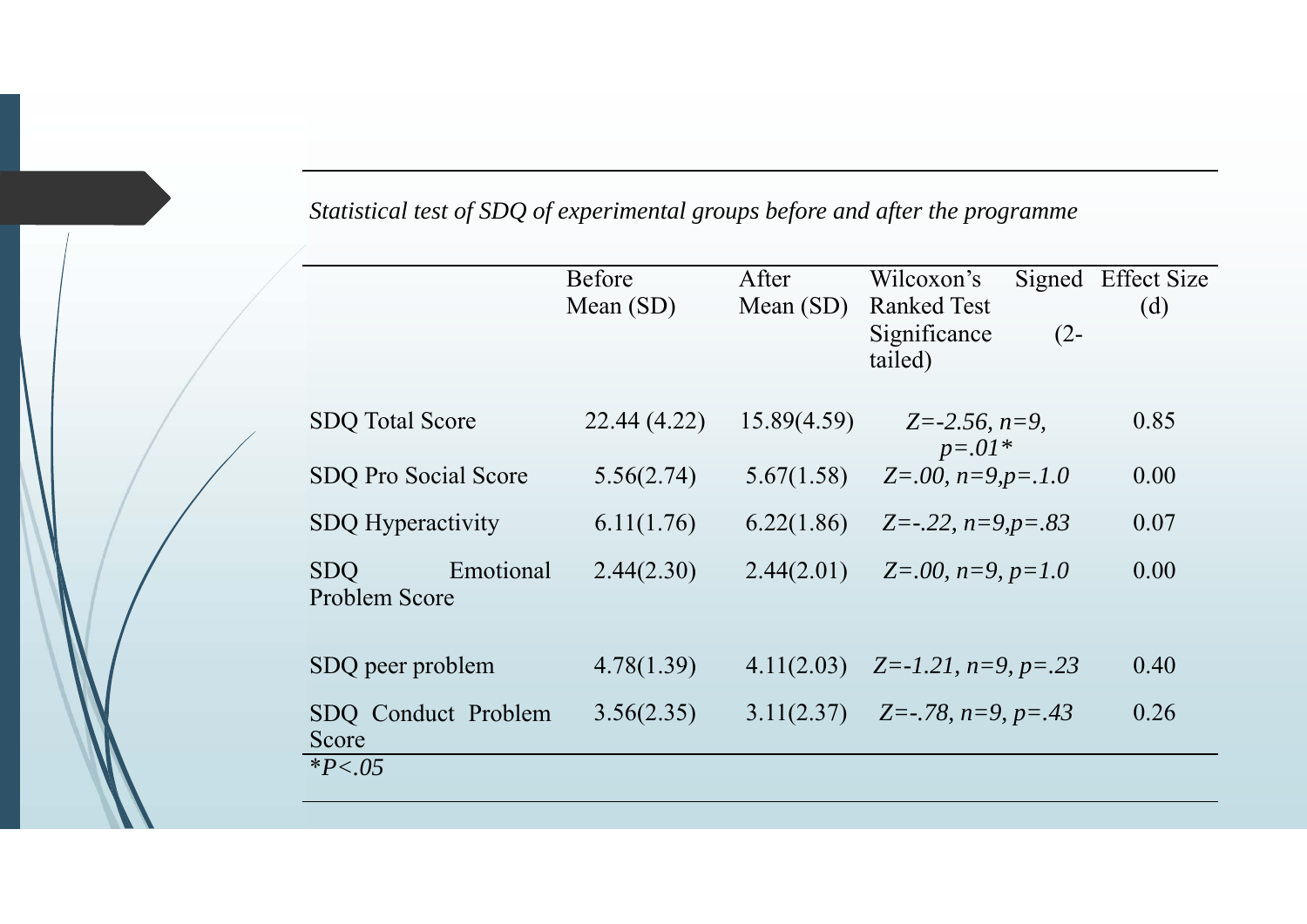# The Social Communication **Questionnaire**

• The Social Communication Questionnaire (SCQ) is a questionnaire for children with autism spectrum disorder (ASD) with age 4 and above. The questionnaire is a 40-item, parent report questionnaire. The before and after score are as below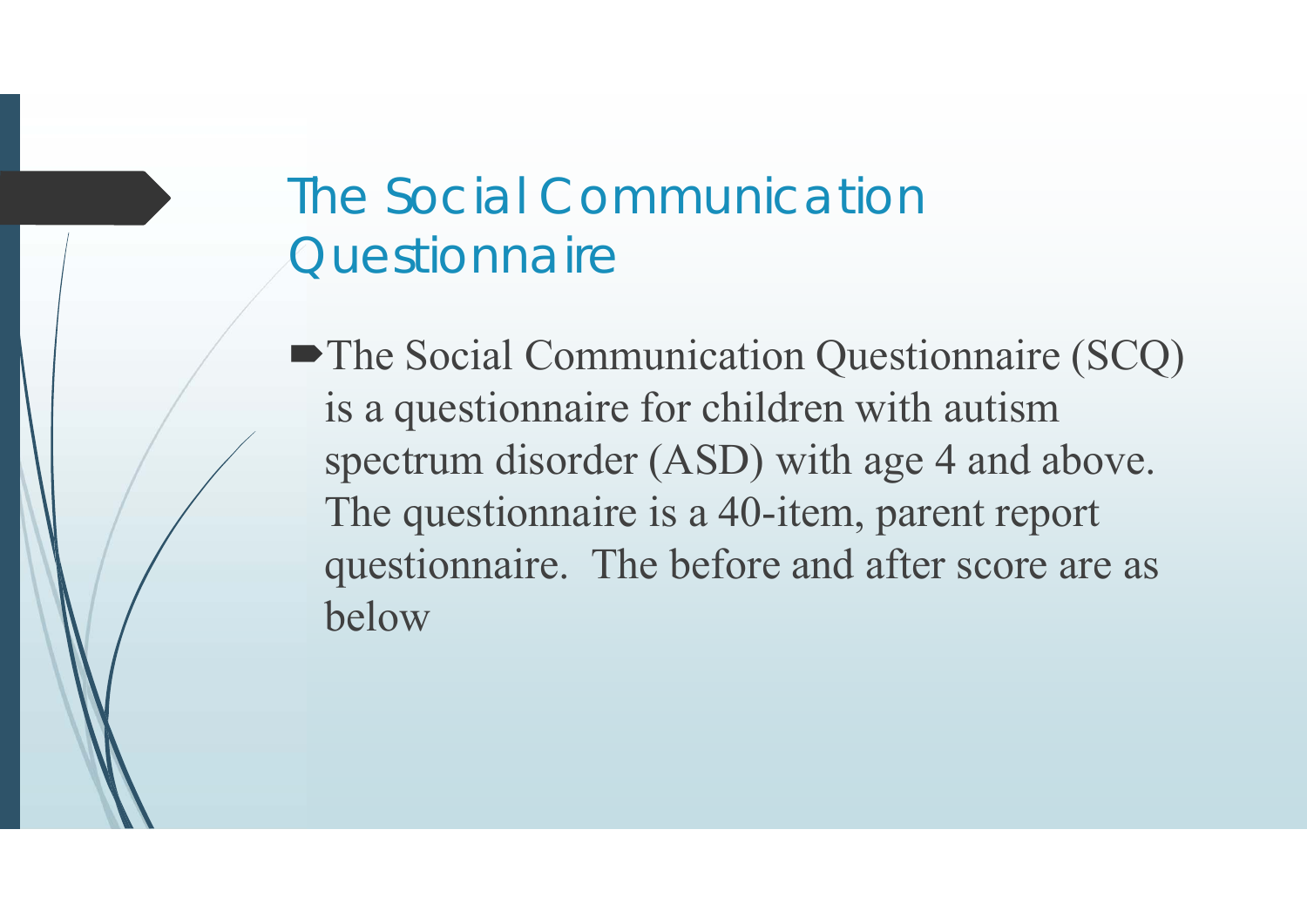#### Statistical tests

*Statistical test of SCQ of experimental groups before and after the programme*

|                  | <b>Before</b> | After  | Wilcoxon's            |
|------------------|---------------|--------|-----------------------|
|                  | Mean $(SD)$   | Mean   | Signed Ranked         |
|                  |               | (SD)   | Test                  |
|                  |               |        | Significance (2-      |
|                  |               |        | tailed)               |
| <b>SCQ Score</b> | 21.78         | 25.67  | $Z = -1.31$ , $n=9$ , |
|                  | (5.97)        | (5.34) | $p = 19$              |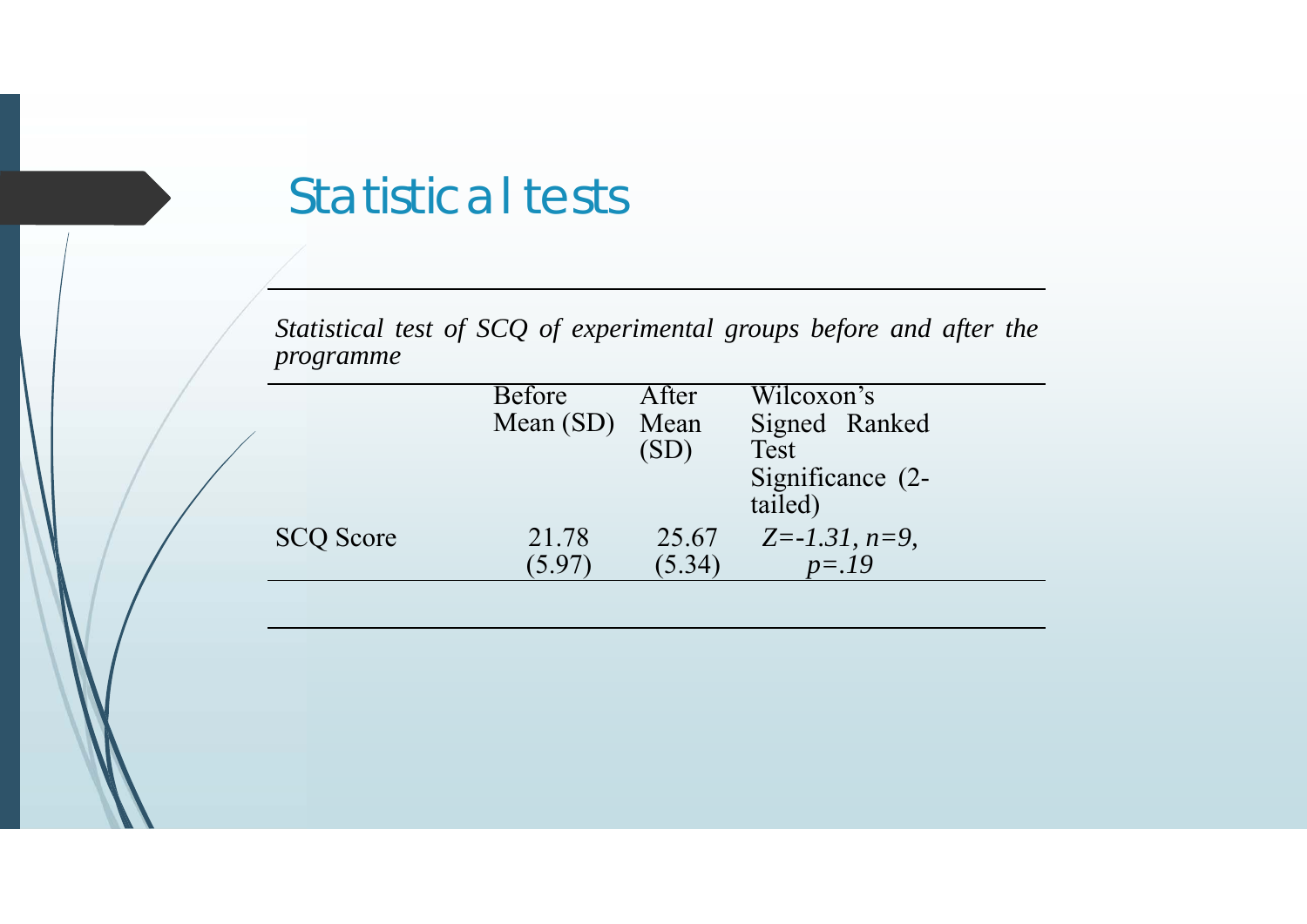# Case Analysis of Social Communication Questionnaire

|                   |    | Before After |
|-------------------|----|--------------|
| CASE 1            | 25 | 24           |
| CASE <sub>2</sub> | 23 | 27           |
| CASE <sub>3</sub> | 14 | 17           |
| CASE <sub>4</sub> | 24 | 27           |
| CASE <sub>5</sub> | 11 | 30           |
| CASE <sub>6</sub> | 23 | 33           |
| CASE <sub>7</sub> | 24 | 20           |
| CASE <sub>8</sub> | 31 | 22           |
| CASE <sub>9</sub> | 21 | 31           |

*Before and after score of SCQ of each case*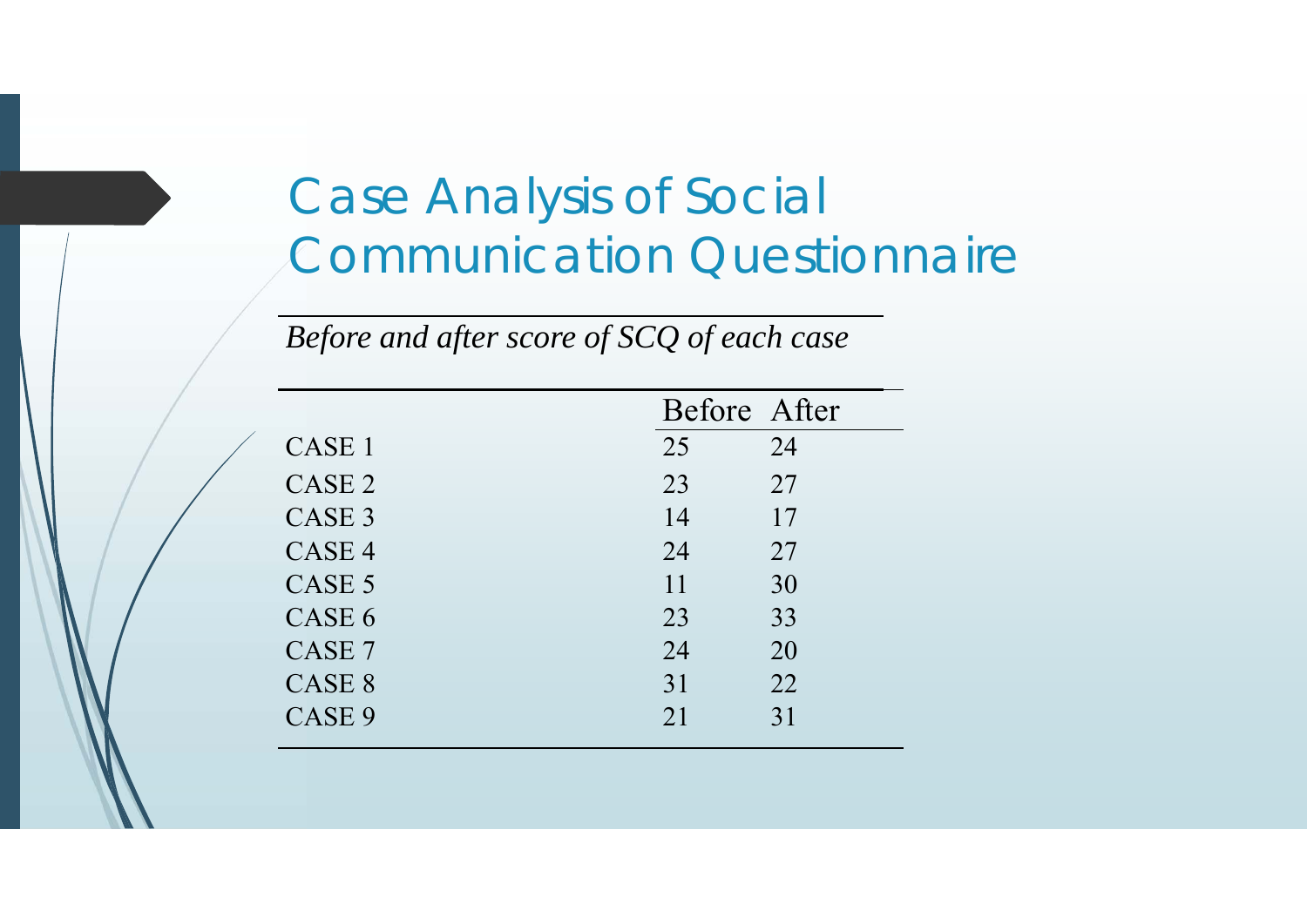# Summary of findings

- 1. A lower in total difficulties score after the intervention
- 2. Number of cases of abnormal conduct problem, peer problem and hyperactive reduced after intervention.
- **3. The improvement in social communication score was** not statistically significant.
- 4.6 out of 9 students have increased in the social communication score after the intervention.